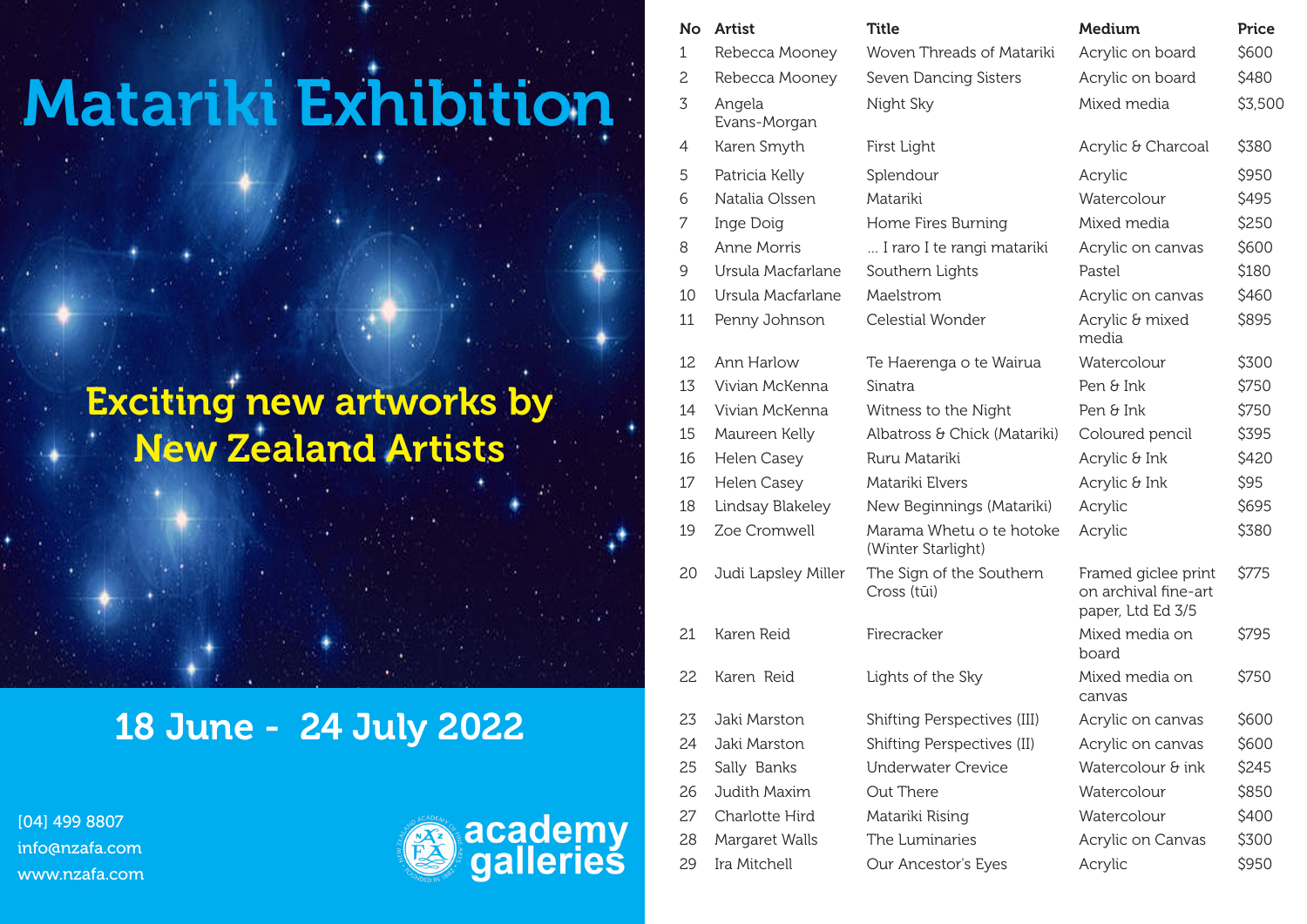|    | No Artist          | <b>Title</b>                                               | Medium                         | Price   |
|----|--------------------|------------------------------------------------------------|--------------------------------|---------|
| 30 | Diane Connal       | <b>Shining Stars</b>                                       | Acrylic on paper               | \$450   |
| 31 | Jules Crafts       | Morepork Moon 2                                            | Oil on canvas                  | \$180   |
| 32 | Jules Crafts       | Morepork Moon 1                                            | Oil on canvas                  | \$180   |
| 33 | Bee Doughty Pratt  | Cutting Through                                            | Oils                           | \$3,550 |
| 34 | Bee Doughty Pratt  | Gone Bush: Reflecting On<br>Matariki                       | Oils                           | \$6,750 |
| 35 | Jenny Martin       | Northern Perspective                                       | Acrylic/drawing/<br>collage    | \$495   |
| 36 | Shona McLean       | Song for Matariki                                          | Acrylic on board               | \$850   |
| 37 | Sebastian Schuster | Matariki                                                   | Mixed media                    | \$850   |
| 38 | Sebastian Schuster | Matariki Stars                                             | Mixed media                    | \$450   |
| 39 | Roger Daniell      | Matariki                                                   | Acrylic on canvas              | \$1,775 |
| 40 | Mike Aamodt        | Kia Kaha - Ukraine                                         | Chromalife 100 -<br>Photograph | \$320   |
| 41 | Alec MacDonald     | Infinite                                                   | Oil on board                   | \$2,200 |
| 42 | Paul Collins       | Night Sky 1                                                | Acrylic                        | \$450   |
| 43 | Paul Collins       | Night Sky 2                                                | Acrylic                        | \$450   |
| 44 | Helen Wilson       | Tuscany Afternoon                                          | Watercolour                    | \$550   |
| 45 | Ali Hale Tilley    | Papatuanuku - Earth Mother<br>Awoke                        | Gouache on Paper               | \$1,770 |
| 46 | Fraser Hoffe       | Energy                                                     | Acrylic                        | \$1,200 |
| 47 | Bill Allan (W.R)   | Avatar                                                     | Acrylic                        | \$450   |
| 48 | Bill Allan (W.R)   | Princess                                                   | Acrylic                        | \$330   |
| 49 | Bill Allan (W.R)   | Winter                                                     | Acrylic                        | \$330   |
| 50 | Penny Johnson      | Fun and Friendship                                         | Acrylic & mixed<br>media       | \$1,090 |
| 51 | Michelanne Forster | Kandinsky in Wellington                                    | Oil on canvas                  | \$250   |
| 52 | John McDonnell     | <b>Tuileries Gardens</b>                                   | Acrylic                        | \$750   |
| 53 | Royd Bussell       | Pukearuhe, Whitecliffs, Taranaki                           | Pastel                         | \$600   |
| 54 | Royd Bussell       | Late Light, White Cliffs, Taranaki                         | Pastel                         | \$450   |
| 55 | Daniel McLaren     | Victoria Street and Feltex Lane,<br><b>Winter Solstice</b> | Oil on canvas                  | \$4,000 |
| 56 | Daniel McLaren     | The Lido Café, Autumn<br>Afternoon                         | Oil on canvas                  | \$5,000 |
| 57 | Annette Straugheir | Wellington Queens Wharf                                    | Watercolour                    | \$795   |
| 58 | Annette Straugheir | Red Poppy                                                  | Watercolour                    | \$495   |

| No | <b>Artist</b>            | <b>Title</b>                                   | Medium                                                           | Price   |
|----|--------------------------|------------------------------------------------|------------------------------------------------------------------|---------|
| 59 | Sally Banks              | Studio Rose                                    | Watercolour                                                      | \$420   |
| 60 | Karen Dravitzki          | Lost and Found in Yellow                       | Oil                                                              | \$450   |
| 61 | Oxana Arefin             | Corn                                           | Watercolour                                                      | \$470   |
| 62 | Oxana Arefin             | Pumpkin                                        | Watercolour                                                      | \$470   |
| 63 | Natalia Olssen           | Autumn                                         | Watercolour                                                      | \$495   |
| 64 | <b>Heather Chambers</b>  | Sound of Silence                               | Oil & Gold Leaf                                                  | \$1,800 |
| 65 | <b>Heather Chambers</b>  | Autumn Light at Clyde                          | Oil & Gold Leaf                                                  | \$750   |
| 66 | Heather Campbell         | Beneath the stars and<br>everything in between | Mixed media                                                      | \$1,300 |
| 67 | Heather Campbell         | Tapestry of time                               | Mixed media                                                      | \$1,650 |
| 68 | Mike Aamodt              | Cabbage Trees and Shed                         | Silver on resin -<br>Photograph                                  | \$425   |
| 69 | Mike Aamodt              | Pohutukawa Bark Detail                         | Silver on resin -<br>Photograph                                  | \$425   |
| 70 | Judi Lapsley Miller      | The Early Birds (toutouwai)                    | Framed giclee print<br>on archival fine-art<br>paper, Ltd Ed 1/5 | \$775   |
| 71 | Lindsay Blakeley         | Mana                                           | Acrylic                                                          | \$695   |
| 72 | Patricia Kelly           | Keepsakes                                      | Acrylic                                                          | \$1,100 |
| 73 | Susan Skelton            | Sandra                                         | Acrylic/ink                                                      | \$1,300 |
| 74 | Susan Skelton            | Aotearoa                                       | Acrylic on Canvas                                                | \$895   |
| 75 | Andrea Robinson          | Kei ngā pō atarau - on<br>moonlit nights       | Oil on board                                                     | \$850   |
| 76 | <b>Wendy Masters</b>     | At the End of Autumn                           | Watercolour & Conte<br>Pencil                                    | \$875   |
| 77 | Anne Morris              | The Lake                                       | Acrylic on canvas                                                | \$400   |
| 78 | Ruth Gilbert             | To the West - Kelly Range,<br>Arthur's Pass    | Oil                                                              | \$400   |
| 79 | Vivian<br>Manthel-French | Sunset Colours with Early<br>Moon              | Watercolour                                                      | \$600   |
| 80 | Vivian<br>Manthel-French | ILA                                            | Watercolour &<br>charcoal                                        | \$600   |
| 81 | Roger Daniell            | Shetland Pony                                  | Acrylic on canvas                                                | \$2,775 |
| 82 | Roger Daniell            | Hine                                           | Waterolour on paper                                              | \$575   |
| 83 | John McDonnell           | <b>Abstract Tree</b>                           | Watercolour                                                      | \$650   |
| 84 | Maureen Kelly            | Kingfisher                                     | Coloured pencil                                                  | \$495   |
|    |                          |                                                |                                                                  |         |